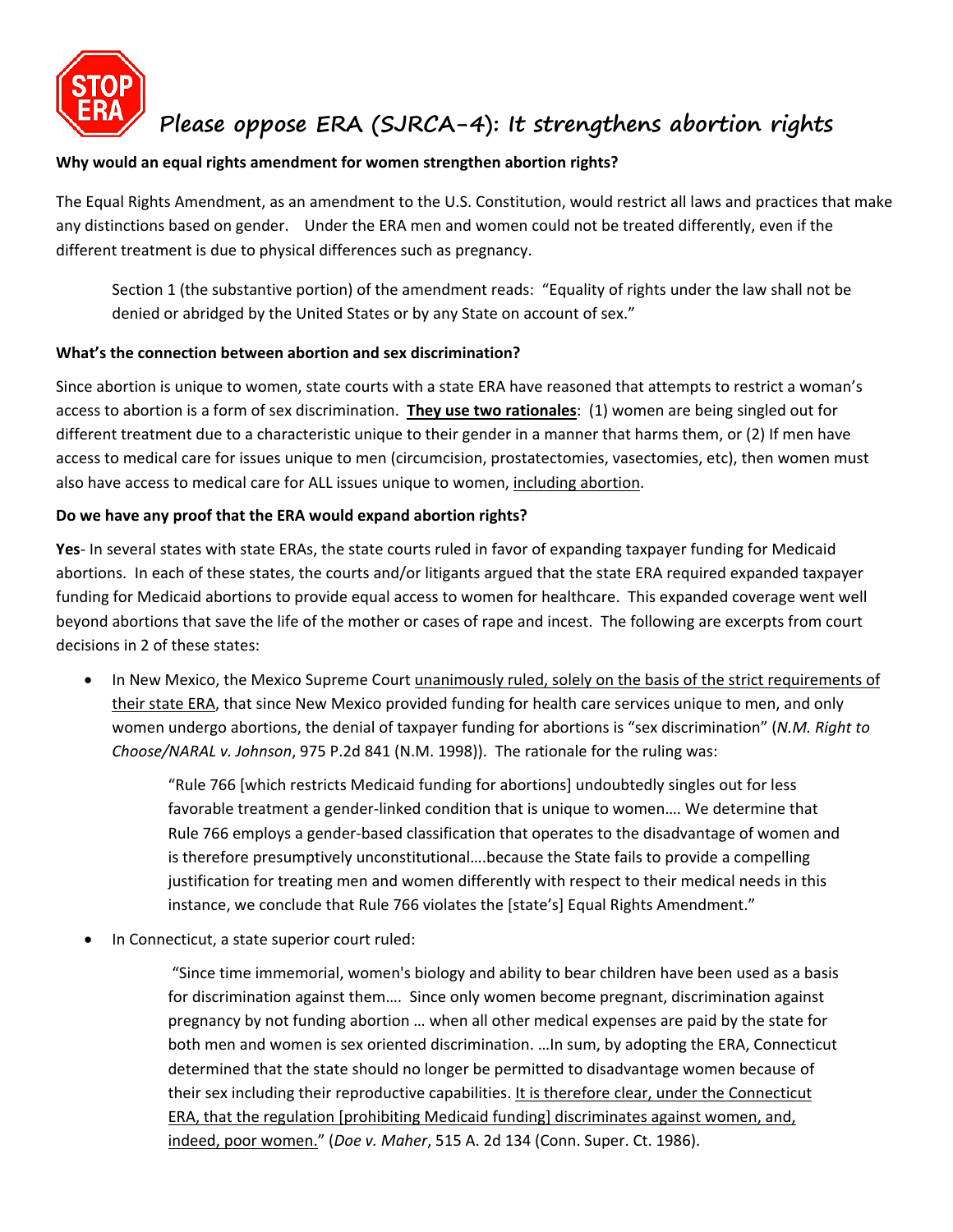## **Supporters of the ERA agree that the ERA requires expanded abortion rights:**

The following are excerpts from amicus court briefs filed by ERA supporters and abortion rights advocates in 3 court challenges regarding expanding Medicaid funding for abortions:

- The **National Organization of Women (NOW)** filed an amicus brief in *N.M. Right to Choose/NARAL v. Johnson* in which it argued: "[B]y denying Medicaid funding to women …the enjoined regulation undermines gender equality; it … imposes constraints on women's reproductive choices, in violation of the ERA. The fact that only women need abortions does not alter this conclusion. Under the ERA, strict scrutiny is accorded even those classifications based on physical characteristics unique to one sex."
- In *Moe v. Secretary of Administration and Finance* (382 Mass. 629 (1981)), the **Civil Liberties Union of Massachusetts** (CLUM) argued: "By singling out for special treatment and effectively excluding from coverage an operation [abortion] which is unique to women, while including without comparable limitation a wider range of other operations including those which are unique to men, the statutes constitute discrimination on the basis of sex, in violation of the Massachusetts Equal Rights Amendment."
- In *Hawaii Right to Life v. Chang*, The **American Civil Liberties Union (ACLU)** argued that: the "first claim …as a matter of right rests on the Hawaii Constitution's guarantee of due process and equal protection and [state ERA] which provides that 'equality of rights under the law shall not be denied or abridged by the State on account of sex.' Abortion is a medical procedure performed only for women; withdrawing funding for abortions while continuing to reimburse other medical procedures sought by both sexes or only by men would be tantamount to a denial of equal rights on account of sex." (The text underlined is the language of Hawaii's ERA, and is the same language proposed for the federal ERA).

# **Would the ERA affect more than funding for abortions?**

# **Yes - Using this same 'sex discrimination' logic, legal scholars have reasoned that the ERA would:**

- Eliminate all abortion regulations and restrictions including federal and state bans on partial-birth abortions, prohibitions on third-trimester and post-viability abortions, health and safety standards for abortion providers, and state laws requiring parental involvement for minors seeking abortions.
- Provide a new federal constitutional basis for abortion rights. *Roe v. Wade* is predicated on an unwritten "right to privacy" assumption that is vulnerable to legal challenges. The federal ERA would insert a written, well-defined right to abortion, based on sex discrimination, into the U.S. Constitution and thus provide a strong legal basis for overturning all abortion regulations and restrictions in all 50 states.
- End conscience protections for nurses, doctors, and hospitals who do not want to participate in performing abortions.
- Threaten tax exemptions of private religious schools that do not believe in abortion and, through their teaching practices, discourage abortion.

We see this same sex discrimination logic with a state ERA being used In Armstrong v. State of Montana (1999), where **the Montana Supreme Court struck down a statute prohibiting non-physicians from performing abortions**. Although the case was decided principally on the basis of the privacy language in the Montana Constitution, **the majority opinion also cited state ERA language** in art. II, sec. 4, of the state constitution in support of its holding (par. 72 of the opinion). Article II, sec. 4, provides, in part, "Neither the state nor any person,…shall discriminate against any person in the exercise of his civil or political rights on account of . . . sex . . . . "